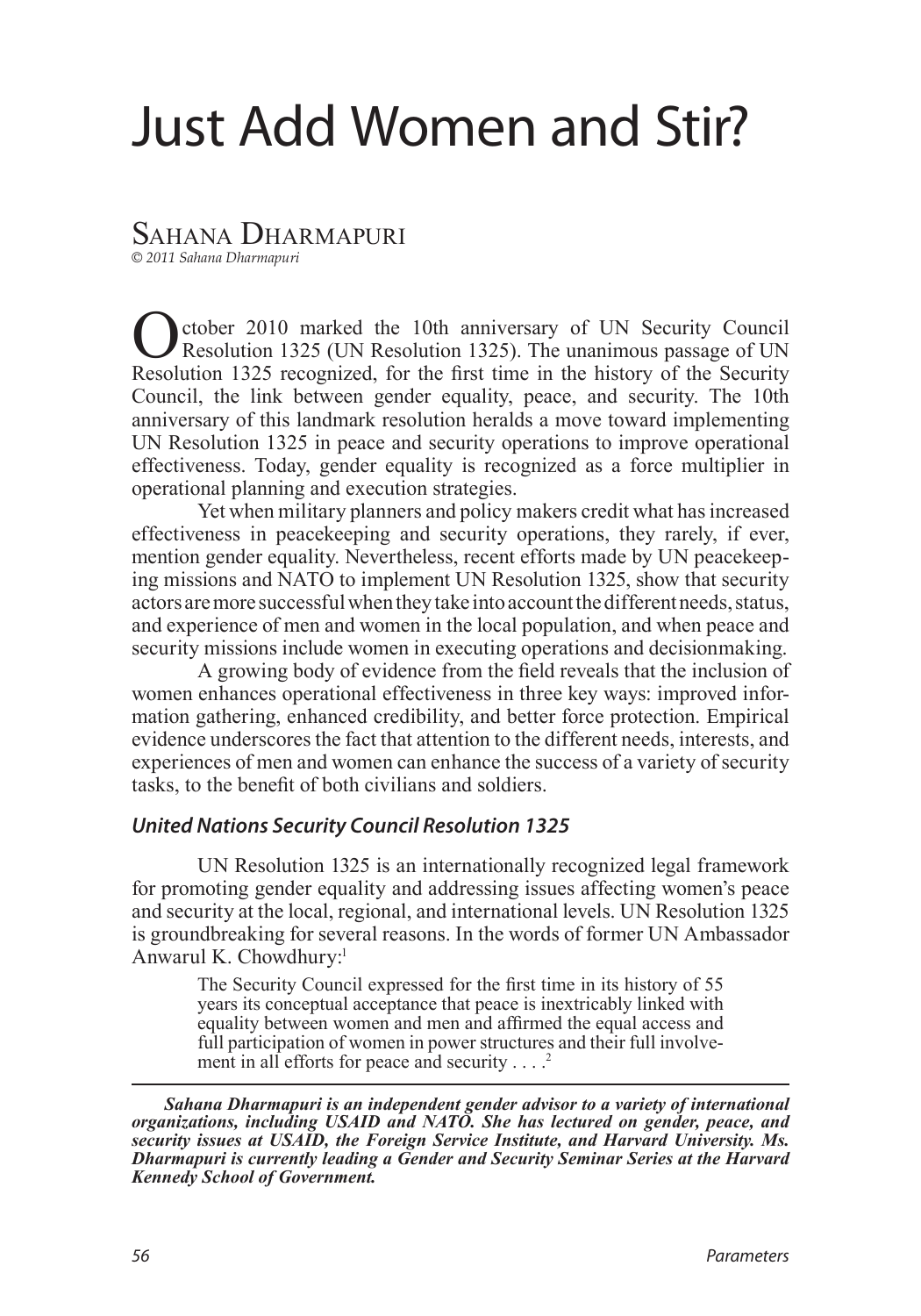UN Resolution 1325 encompasses a range of complex issues such as judicial and legal reform, security sector reform, peace negotiations, peacekeeping, political participation, and protection from and response to sexual violence in armed conflict. The resolution champions the principle of gender equality above all, and urges the international community to move from aspiration to concrete actions on the ground. Skeptics may argue that UN Resolution 1325 was passed under Chapter VI of the UN Charter, not Chapter VII which invokes coercive enforcement and penalties for noncompliance and therefore UN Resolution 1325 is merely diplomatic window dressing.[3](#page-10-2) Supporters of UN Resolution 1325 point out that the unanimously passed Security Council resolution and its implementation is bolstered by Article 25 of the UN Charter which states, "Members of the United Nations agree to accept and carry out the decisions of the Security Council in accordance with its present Charter.["4](#page-10-3)

<span id="page-1-2"></span><span id="page-1-1"></span><span id="page-1-0"></span>Though slow to act, member states now have or are developing national action plans to implement UN Resolution 1325. Both NATO and the UN Department of Peacekeeping Operations are implementing new mandates on UN Resolution 1325. In 2006, the United Nations Department of Peacekeeping Operations (DPKO) issued its policy directive, "Gender Equality in Peacekeeping Operations.["5](#page-10-4) In 2007, NATO adopted a Euro-Atlantic Partnership Counsel (EAPC) policy, tasking member states to develop practical proposals for the implementation of the resolution. In September 2009, NATO approved the Bi-Strategic Command Directive 40-1 *Integrating UNSCR 1325 and Gender Perspectives in the NATO Command Structures Including Measures for Protection During Armed Conflict*. The directive is applicable to all international military headquarters or any other organizations operating with NATO chains of command.<sup>6</sup> The US armed forces have not yet mandated the implementation of UN Resolution 1325. However, recognizing the need to include women in their efforts in Iraq and Afghanistan, the United States Marine Corps (USMC) created Female Engagement Teams (FETs).<sup>7</sup> Along these lines, though without specific reference to UN Resolution 1325, the US Central Command's Office of the Staff Judge Advocate has issued a "Memorandum of Law Concerning Women in Combat Support Operations.["8](#page-10-7)

<span id="page-1-9"></span><span id="page-1-8"></span><span id="page-1-7"></span><span id="page-1-6"></span><span id="page-1-5"></span><span id="page-1-4"></span><span id="page-1-3"></span>In 2008 and 2009, the UN Security Council passed Resolutions 1820, 1888, and 1889 (companion resolutions to UN Resolution 1325), signaling a political commitment to advancing the women, peace, and security agenda. UN Resolution 1820 and 1888 address conflict-related sexual violence, while UN Resolution 1889 addresses women's leadership in peacemaking and conflict prevention. UN Resolution 1889 calls for specific implementation methods, including a monitoring system and a set of indicators on UN Resolution 1325.<sup>[9](#page-11-0)</sup> A set of indicators was produced in March 2010 in an effort led by UNIFEM. A report on gender and peace-building is also mandated.<sup>10</sup> Despite this progress, significant challenges remain. Only 16 percent of peace agreements contain specific provisions on women's rights and needs.<sup>[11](#page-11-2)</sup> Recent UN reports indicate that less than 8 percent of proposed post-conflict recovery budgets identify spending priorities addressing women's needs.<sup>12</sup> Only 24 of 192 member states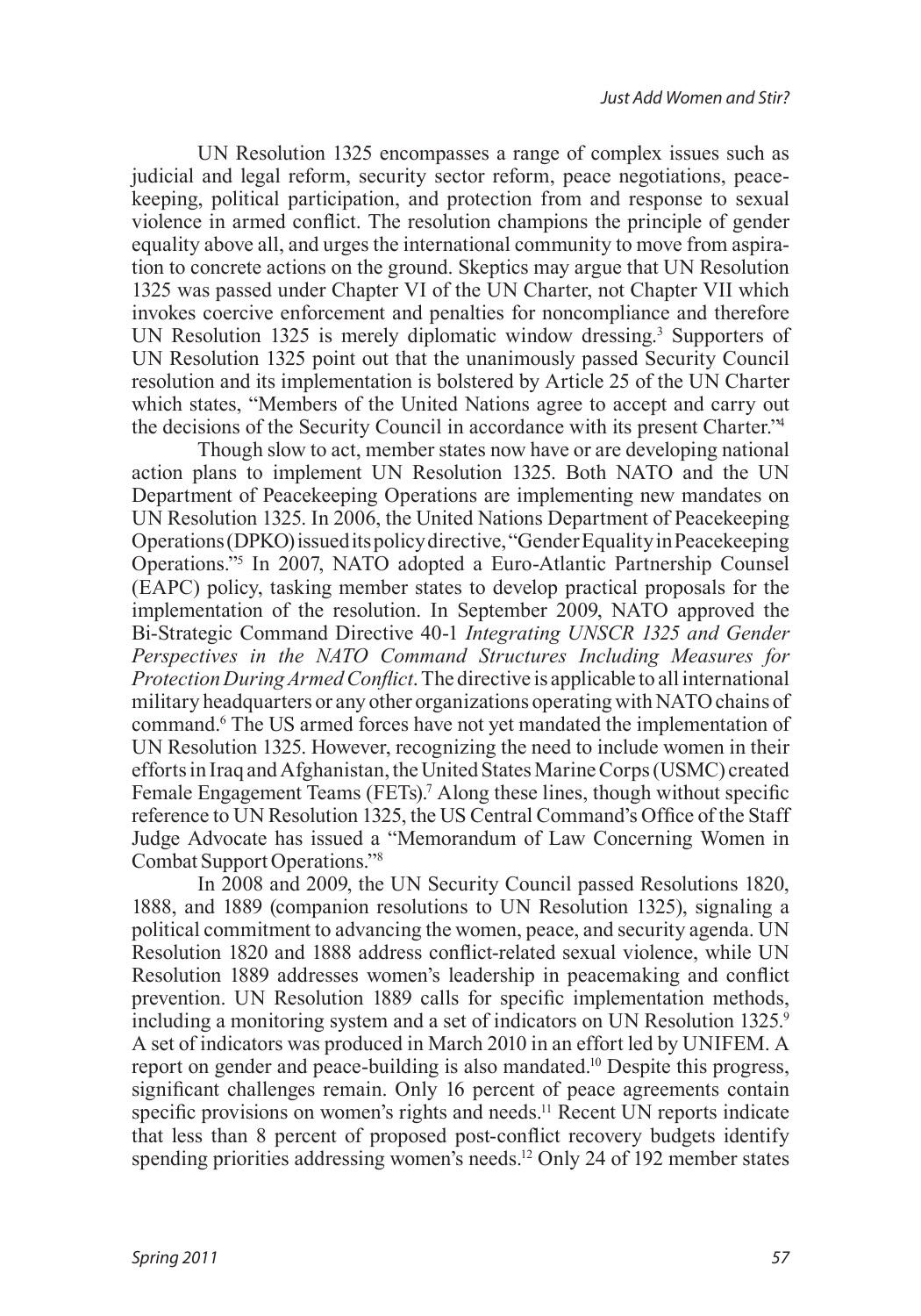<span id="page-2-0"></span>have initiated national action plans to integrate UN Resolution 1325 into their training and advocacy on women, peace, and security issues.<sup>13</sup> The top three troop-contributing countries to the UN—India, Pakistan, and Bangladesh—do not have national action plans for UN Resolution 1325[.14](#page-11-5)

#### <span id="page-2-1"></span>*The Security Needs of Men and Women*

It is important to note that the resolution calls for attention to "women, peace and security issues" and for "gender mainstreaming." The question often asked, and with good reason, is "what is the difference between a focus on women, and gender mainstreaming?" Too often the term "gender" is used interchangeably with the word "women." And too often the promotion of women's empowerment is confused with using a gender perspective. The historical antecedents of women in development and gender mainstreaming, however, are not the main focus of this article. With regard to UN Resolution 1325, these questions require an answer, albeit a brief one.

<span id="page-2-2"></span>The term gender refers to the different needs, experiences, and status of men and women, boys and girls based on a sociocultural context[.15](#page-11-6) "Gender mainstreaming" refers to the process of assessing the implications for both men and women of any planned action, program, policy, or legislation. Though women are often the primary beneficiaries of mainstreaming practices because of their disadvantaged position in societies, gender equality concerns the equal rights and opportunities of everyone, to include all males.<sup>16</sup>

<span id="page-2-3"></span>Adding a gender perspective in peace and security operations illuminates the different threats and opportunities for men and women's security. Gender awareness improves situational awareness because it provides a sociocultural lens on power relationships, including race, class, poverty level, ethnicity, and age. In the context of peace and security operations, gender awareness identifies the different priorities and abilities of men and women to advance peace and reconstruction efforts.

The following discussion provides examples of women-focused strategies and includes a gender perspective in security operations. Women-focused strategies include, for example, the use of female soldiers to engage with the local female population during security checks. Women-focused strategies are, unfortunately, often stand-alone activities removed from the larger strategic framework. A gender perspective in security operations includes mixed patrols (male and female soldiers) to consult local women and men on such issues as local governance or incidents of sexual violence. A gender perspective ensures that various consultations make a positive contribution to an operation's ability to increase stability and prevent violence. Gender strategies are most successful when developed in concert with the overall mission strategy.

#### *Evidence of Success*

A growing body of evidence shows the application of a gender perspective improves peace and security operations. A review of the existing literature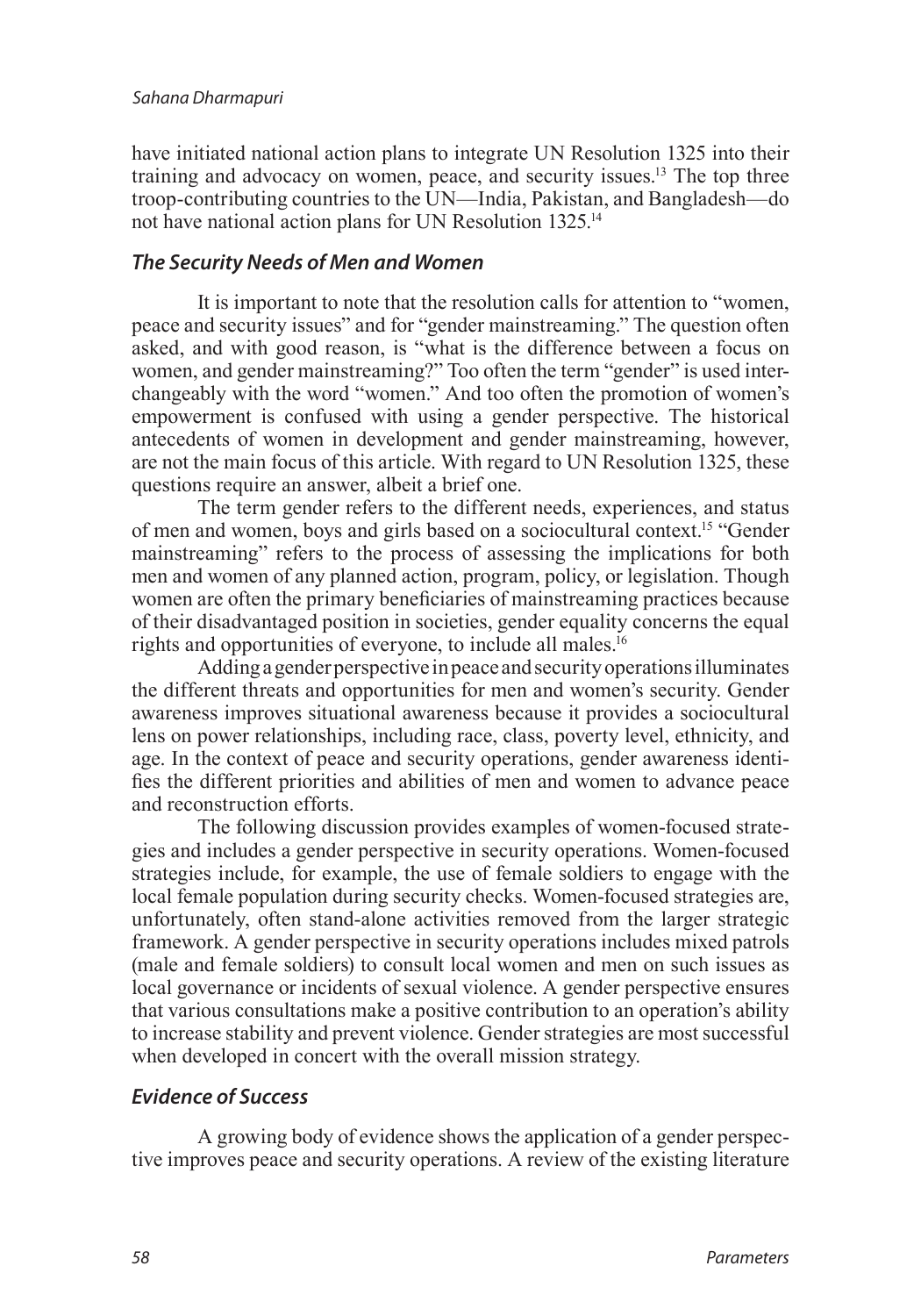<span id="page-3-0"></span>related to the implementation of UN Resolution 1325 in peacekeeping operations reveals various studies in stabilization and peacekeeping operations in Cambodia, Kosovo, Timor Leste, Afghanistan, Liberia, and the Democratic Republic of Congo.<sup>17</sup> In each of these cases, gender equality is recognized as a force multiplier in the operational planning and mission execution by the political leadership. These studies reveal that attention to gender improves operational effectiveness in three key areas:

- Information gathering.
- **•** Operational credibility.
- **•** Enhanced force protection.

#### *Information Gathering*

<span id="page-3-3"></span><span id="page-3-2"></span><span id="page-3-1"></span>It is currently estimated that 80 percent of internally displaced persons  $(IDPs)<sup>18</sup>$  are women, children, and the elderly in conflict-affected areas globally[.19](#page-11-10) Women and children are often the majority of post-conflict populations. It is estimated, for example, that 70 percent of Rwanda's post-genocide population were women and children.<sup>20</sup> With this landscape in mind, the different roles, statuses, and experiences of men and women must be taken into account from policy development to strategic planning in both reporting and monitoring activities. Men, women, boys, and girls are affected differently by security reforms, rule of law initiatives, and peace-building efforts based on their roles, statuses, and experiences.<sup>[21](#page-11-12)</sup> NATO forces, UN peacekeepers, and US forces conducting stabilization operations have discovered that attention to these differences results in a greater understanding of the operational environment. According to NATO's Civil-Military Cooperation Centre of Excellence, greater awareness of gender issues results in an enhancement of overall situational awareness, and better advice to the senior decision maker, "on which he can make better-founded, judicious and balanced decisions."<sup>[22](#page-11-13)</sup>

<span id="page-3-6"></span><span id="page-3-5"></span><span id="page-3-4"></span>A study of five Provincial Reconstruction Teams (PRTs) in Afghanistan found that greater outreach resulting from communication with both men and women meant that operations received a more nuanced intelligence picture.<sup>23</sup> Information was collected from a broader cross-section of actors in society, which afforded the PRTs a more sophisticated picture of realities on the ground.

<span id="page-3-7"></span>A similar study completed by the European Union Institute for Security Studies of Kosovo Force in Bosnia revealed that outside political influences could be detected by examining changes in women's public and private roles.<sup>24</sup> According to researchers:

Interviews among local women's NGOs [in Bosnia] told us how the resurgence of ethnic identity has increased the influence of religious conservatism in a society that previously was quite secular . . . . In the Muslim community, there is an increasing tendency to wear the veil . . . . Although this might be interpreted as free expression of cultural identity . . . we were told . . . that this practice was promoted by Saudi Wahhabi foundations in Bosnia-Herzegovina who provide funding for mosques and directly to families.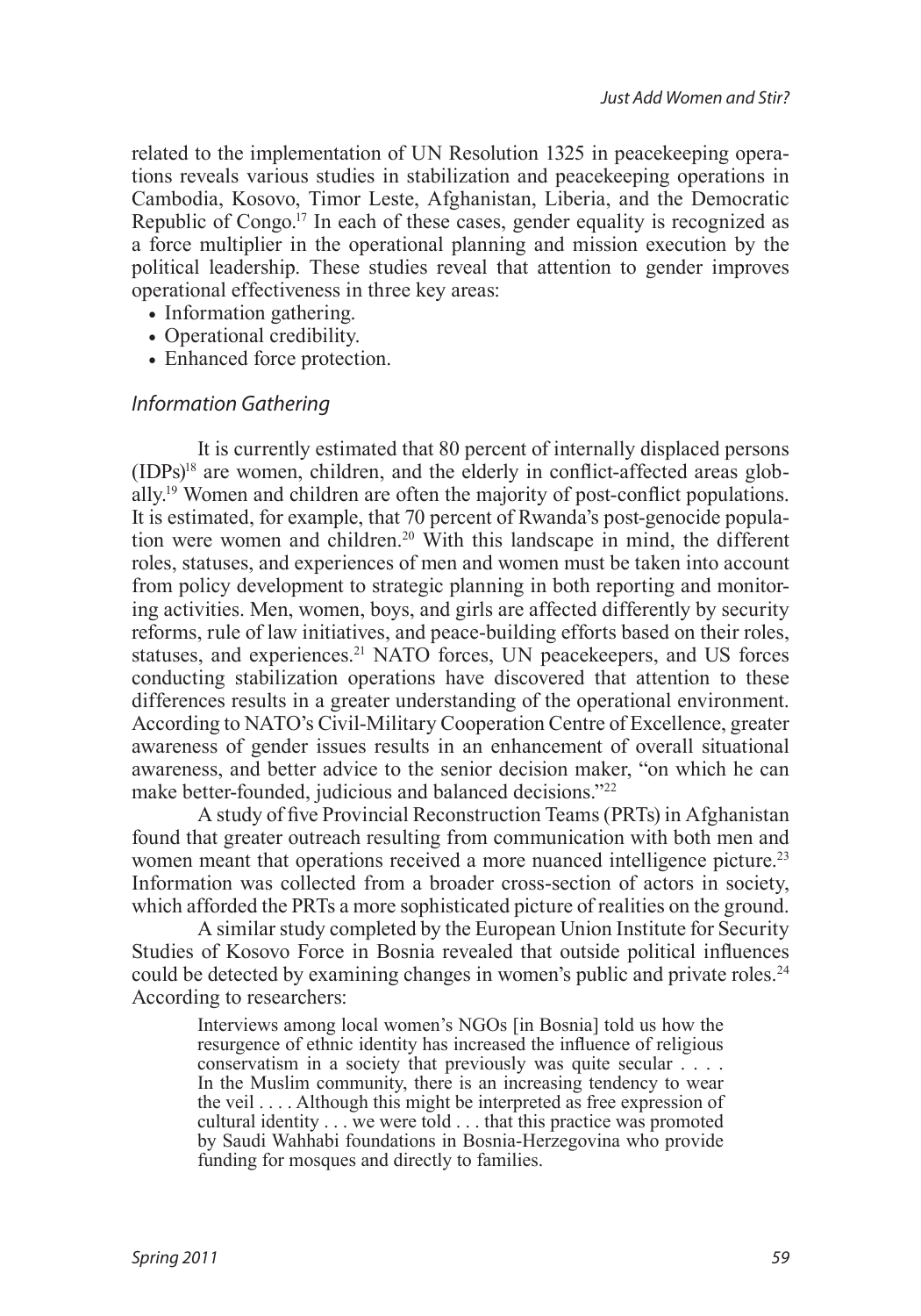<span id="page-4-0"></span>Although the United States does not currently have a national action plan for UN Resolution 1325 in place throughout its armed forces, the USMC utilizes female Marines in FETs in targeted security activities in Afghanistan. Interestingly, the use of female Marines for women-focused activities manifested out of necessity, first in Iraq and later in Afghanistan. The "Lionesses," the precursor to the FETs, were created to address security threats from the female population within conservative regions of Iraq[.25](#page-12-1) Female soldiers were able to search the Iraqi females for weapons and contraband when male soldiers could not. The creation of the Lionesses and FETs highlights the recognition that female soldiers possess a capability that male soldiers cannot—female soldiers can access a greater segment of the population (women, children, and men) in these culturally conservative regions.<sup>[26](#page-12-2)</sup>

<span id="page-4-1"></span>Because female soldiers have proven to be successful in reaching a larger portion of the local population, the USMC is utilizing FETs in Afghanistan. Other International Security Assistance Force (ISAF) commands in Afghanistan are also employing FETs or similar teams. Task Force Kandahar (TFK), currently under Canadian command, conducts female engagement using teams of female and male soldiers.<sup>27</sup> The FETs are provisional teams that have been supporting Operation Enduring Freedom in seven-month rotations since March 2010.<sup>[28](#page-12-4)</sup>

<span id="page-4-3"></span><span id="page-4-2"></span>At present, FETs are mandated to develop a relationship with the local female population, and to make contact with Afghan families through routine patrols, clearing operations, security checks, gathering census information, and engaging key leaders. FETs have found that in some areas Afghan women often possess significant influence over their male relatives. Male Marines are not allowed to converse with women; however, female Marines are free to communicate with both men and women. FETs are more successful when they are in direct support of infantry units. This relationship permits maximum and consistent access to the population. The efforts of these teams in support of security operations and civil affairs projects are being documented and will be incorporated into future pre-deployment training*.* [29](#page-12-5)

<span id="page-4-6"></span><span id="page-4-5"></span><span id="page-4-4"></span>If female engagement teams were a critical component of a comprehensive gender strategy,<sup>30</sup> the use of FETs and strategic approach to gender sensitive operations would in all likelihood promote an improvement in women's status at the local level and support stabilization efforts in the long term.<sup>31</sup> Whether the full capability and potential of FETs is exercised remains to be seen; the test will be when the United States unveils its national action plan for UN Resolution 1[32](#page-12-8)5 in the fall of 2011.<sup>32</sup>

## <span id="page-4-7"></span>*Increased Credibility*

<span id="page-4-9"></span><span id="page-4-8"></span>When women are included in tactical security and policing operations, there is a greater opportunity to mitigate violence and build trust within the affected populations.[33](#page-12-9) The all-female, Indian UN Police Unit deployed to Liberia in 2006 is a notable example.[34](#page-12-10) This UN police unit has over 100 female police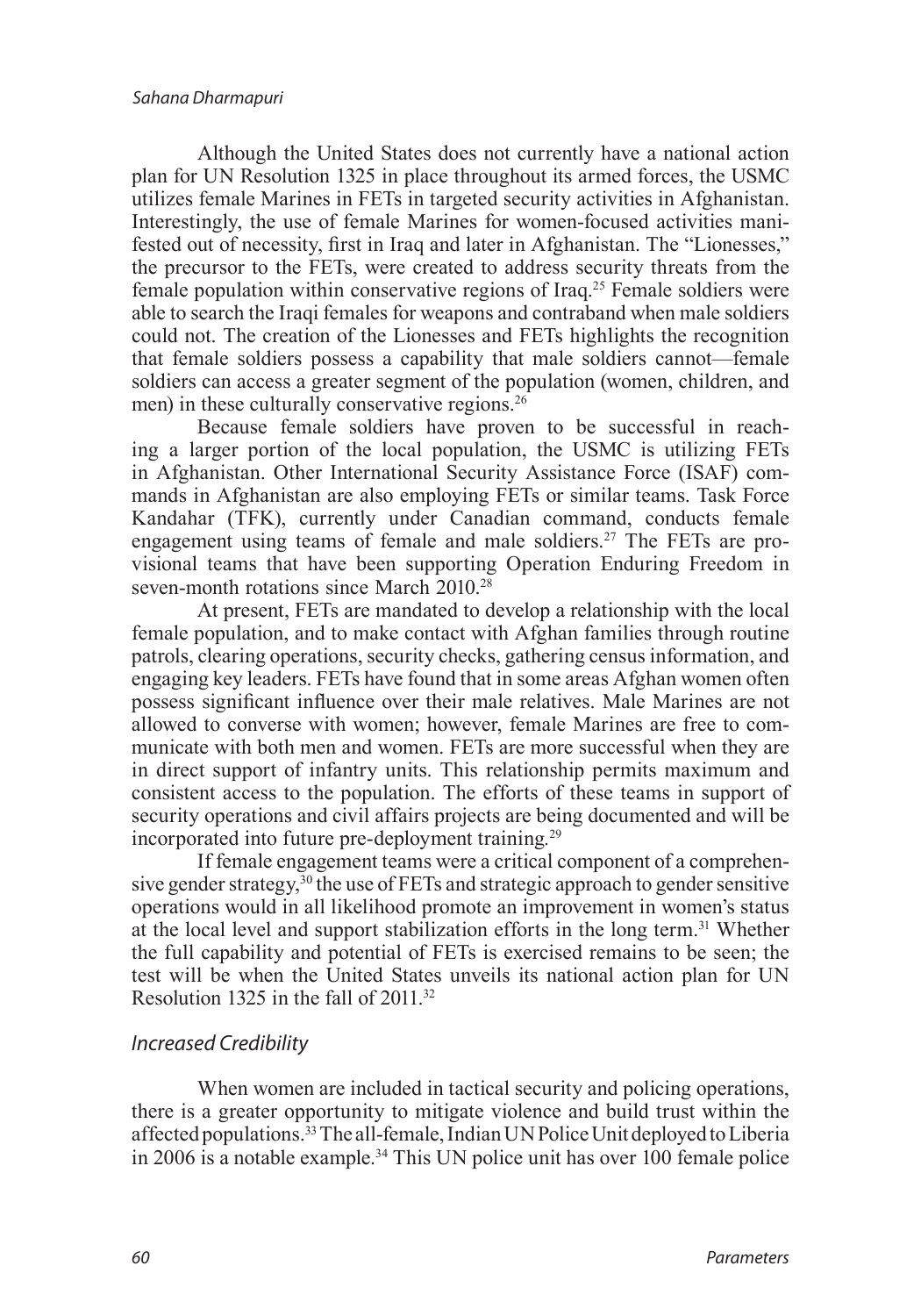<span id="page-5-0"></span>officers capable of conducting riot and crowd control. The Liberian example also demonstrates that the local population's perception of male and female security forces is an important factor in an operation's success. These female police have reduced tensions and built trust with the peacekeeping operation in Liberia.[35](#page-12-11) They are viewed by the local population as more approachable than their male counterparts. Additionally, they are perceived as having little interest in the possible abuse of their authority and are viewed as more sensitive to the needs of the local population, particularly when it comes to instances of sexual violence.

Globally, studies conducted on the limited number of women deployed in police units show that their contribution is significant; ". . . compared to their male colleagues, women police officers—across cultures—have significantly lower rates of complaints of misconduct, improper use of force, or the inappropriate use of weapons; are less authoritarian when interacting with citizens and lower-ranking officers . . . and are more likely to diffuse potentially violent situations. In addition, they respond more effectively to violence committed against women and are more likely to take action against domestic abuse.["36](#page-12-12)

<span id="page-5-4"></span><span id="page-5-3"></span><span id="page-5-2"></span><span id="page-5-1"></span>Critics may say that including women in operations will create cultural backlash, that female engagement in a Muslim environment will create more problems and offend the local population.<sup>37</sup> However, evidence shows the opposite is true: female soldiers and police have access to a greater range of actors in conservative societies because they can meet with all members of society, unlike their male counterparts.[38](#page-12-14) Experience shows that men in conservative Muslim societies, whether in Afghanistan, Bosnia, or Hebron, prefer interacting with female soldiers[.39](#page-12-15) A UN study conducted in 2000 on gender mainstreaming in multidimensional operations in Bosnia, Cambodia, El Salvador, Namibia, and South Africa, found that "Women's presence improves access and support for local women; it makes men peacekeepers more reflective and responsible; it broadens the repertoire of skills . . . within the mission, often with the effect of reducing conflict."[40](#page-12-16)

## <span id="page-5-5"></span>*Force Protection Through Enhanced Legitimacy*

<span id="page-5-7"></span><span id="page-5-6"></span>Mounting evidence reveals that PRTs, police services, and military units operate better when they are integrated with male and female personnel. According to the report *Operational Effectiveness*, produced by the Swedish Defense Research Agency, the inclusion of female soldiers in NATO operations in Afghanistan served to enhance force protection and strengthen security. For example, Italian PRTs used mixed units of male and female personnel to work with local communities, thereby avoiding unnecessary conflict that may have created a backlash against the team.<sup>41</sup> FETs in Iraq and Afghanistan have a similar experience: compound searches are more effective when female Marines can search areas designated as "women's" space. Often this capability has led to the discovery of improvised explosive devices (IEDs) hidden in "women-only" areas within household compounds.<sup>42</sup>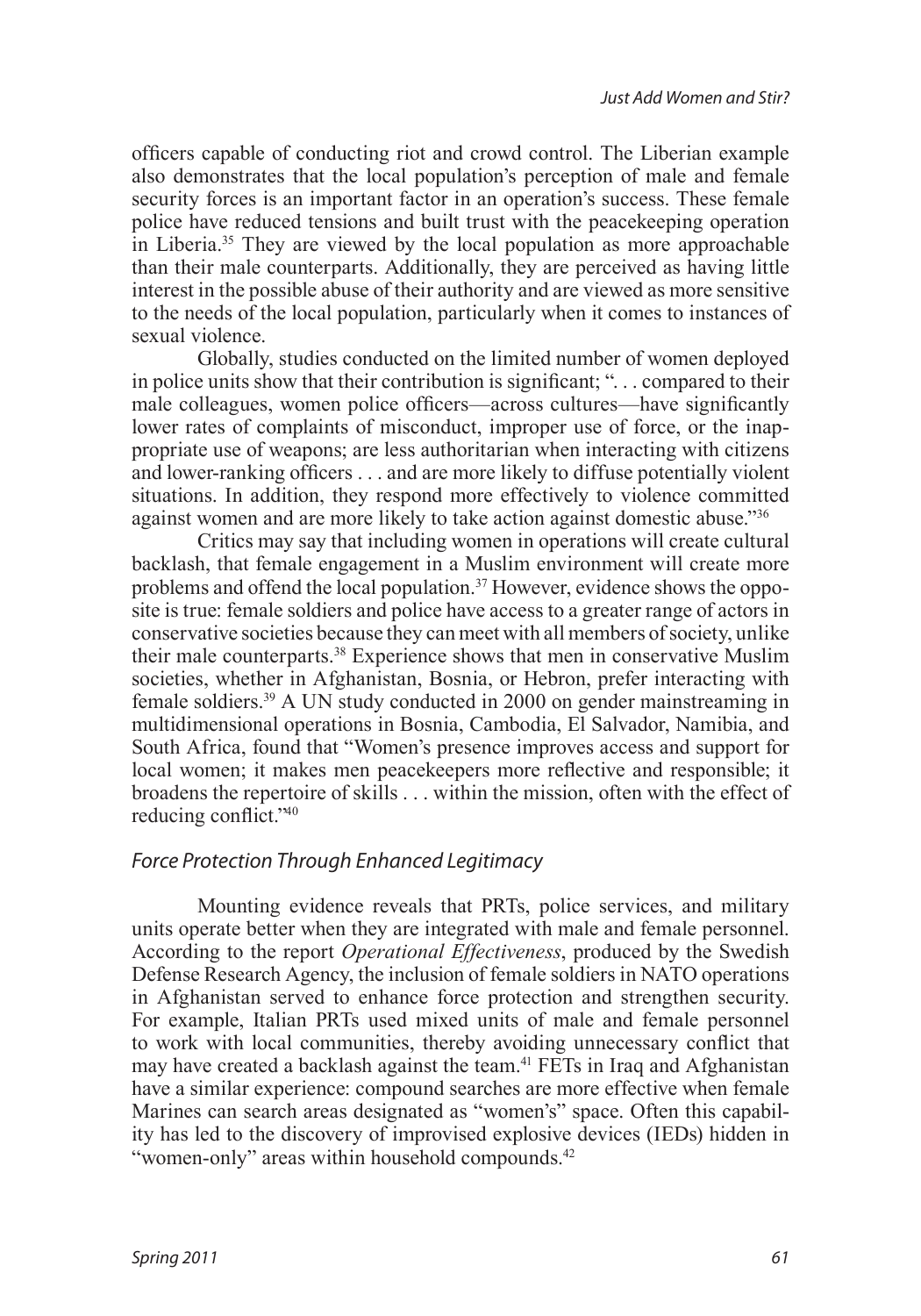<span id="page-6-0"></span>When PRTs and other security actors in predominantly Muslim nations reach out to local women they often find that female members of the local populace are not as restricted as anticipated. For example, when security actors met and consulted with local women, as in the case of some PRTs in Afghanistan, the Afghan women identified themselves in terms of their public functions government officials, police officers, and teachers. They often expressed their right to be included as partners in political consultation and decisionmaking. Recognizing women in these public positions serves to strengthen them as political actors, increase their status, stabilize political and military enivronments.<sup>43</sup> When women are consulted and included in the decisionmaking process, it is a sign that progress is being made—new voices are being heard, and the spectrum of political actors is expanding.<sup>44</sup> According to a UN study on gender and peacekeeping operations, "... when at least 30 percent of peacekeepers are female, local women become more involved in the peace process.["45](#page-13-1) When the local population is included in decisionmaking processes, it permits them to satisfy their interests through dialogue and negotiation instead of violence.

## <span id="page-6-2"></span><span id="page-6-1"></span>*Gender Blindness*

Decades of empirical evidence collected by international donors, such as the World Bank, shows that the failure of operations is often due to a genderblind approach to peace and security operations. Gender blindness means not paying attention to the different needs, interests, and roles of the various actors in a society. Gender-blind approaches to peace negotiations and specific security activities like disarmament, demobilization, and reintegration (DDR), and demining can serve to increase instability and fuel violence.

<span id="page-6-3"></span>Women are often victims of, and active participants in, conflict situations. Whether they are forcefully conscripted or join the fighting forces on their own initiative, the participation of female combatants is well documented[.46](#page-13-2) The roles, statuses, and experiences of female combatants are often quite different than those of their male counterparts. These differences not only shape women's experiences during conflict, but often linger long afterward. During conflict they may serve as bush-wives, cooks, spies, and frontline fighters; they are responsible for establishing camps or carrying weapons. Quite often their role is to collect weapons and hold them in a cache until the fighting ceases, a function that is often overlooked, but critically important when planning for any disarmament.[47](#page-13-3) Qualifications for entry to DDR programs often require combatants to bring in a certain number or type of weapon to the organization, and sometimes require the women to demonstrate a working knowledge of these weapons.<sup>48</sup> Women and girls may be responsible for establishing weapons caches, but due to their low status they often cannot meet DDR entry requirements.

<span id="page-6-6"></span><span id="page-6-5"></span><span id="page-6-4"></span>Excluding females from DDR programs has had serious security consequences. For example, in Sierra Leone, when women and young girls were excluded from the DDR process during the period from 1998 to 2003<sup>[49](#page-13-5)</sup> they still chose to remain active supporters of a given side in the conflict. Women who could not receive financial support either via a reintegration program or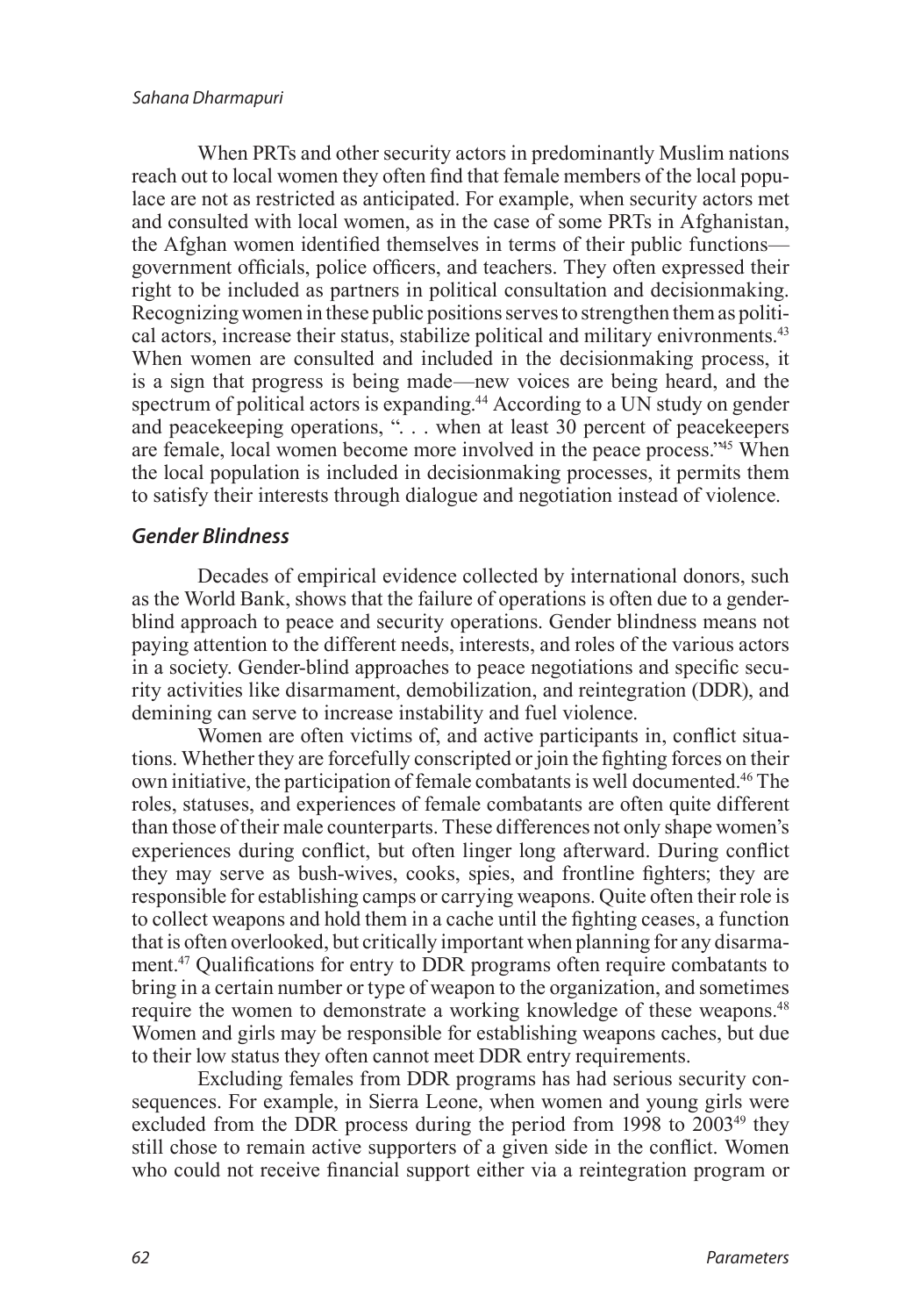through relatives often became disenfranchised and frustrated. In 2002, it was these same young women, particularly the ones with children, who instigated riots. Other women reportedly fled the conflict areas to join armed groups across the borders. Planners need to realize that when female members of the population are left out of DDR programs an entire group of combatants remains armed and active.

<span id="page-7-0"></span>When women are included in the DDR process, such as happened in the Central African Republic and Kosovo, they are able to assist in locating hidden routes and caches.<sup>50</sup> In both of these programs, their role as "gun collectors" was recognized as an asset to the overall disarmament effort.

Another example of the negative consequences of gender blindness is taken from the experiences of the Coalition Forces in Iraq. In 2004, Coalition Forces detained and interrogated a woman without any male family members present. The woman was from a Shiite-dominated village, in a fundamentalist area. After returning to her village, no one would trust her. The villagers suspected she might have been raped or abused in some way by the military. As a result, the woman was put to death by stoning and her husband committed suicide because he was unable to protect his wife. Not surprisingly, the villagers were hostile toward Coalition Forces, resulting in less cooperation with members of the village, and there was a decided increase in the number of IEDs and suicide attacks in that area.<sup>[51](#page-13-7)</sup>

<span id="page-7-2"></span><span id="page-7-1"></span>Other security activities such as demining seem relatively genderblind—the mine does not care if it kills men or women. But since decisionmakers routinely forget that the majority of the returning population is comprised of women and children who use forests and fields for food, the demining of these areas often comes second to the demining of roads.<sup>52</sup> A gender-blind approach to demining can result in catastrophic injuries and fatalities suffered dispropor-tionately by women and children.<sup>[53](#page-13-9)</sup>

## <span id="page-7-3"></span>*Addressing Sexual Violence*

<span id="page-7-5"></span><span id="page-7-4"></span>With the passage of UN Security Council Resolutions 1820 and 1888, rape is now recognized as a tactic of war deliberately used to intimidate and destabilize populations. UN Resolutions 1888 and 1820 require peace and security operations to acknowledge the fact that sexual violence can contribute to additional violence and conflict.<sup>54</sup> While rape disproportionately affects women, men are also targets of sexual violence in conflict.<sup>[55](#page-13-11)</sup> In general, the reporting of sexual violence against men and boys is far less prevalent, and infrequently addressed by the international community.<sup>56</sup> Cases of sexual and gender-based violence against male victims are usually under-reported. When cases of male rape are reported they are often reported as "torture" rather than rape.<sup>[57](#page-13-13)</sup>

<span id="page-7-8"></span><span id="page-7-7"></span><span id="page-7-6"></span>The use of rape and other forms of sexual violence is intended to destabilize populations in myriad ways. The most obvious being the destruction of family and community honor as witnessed in Bosnia, Kosovo, and Darfur.<sup>58</sup> Rape of women and girls is perceived as an attack on the men of the family's honor, shaming them for their inability to act as protectors. Sex-based crimes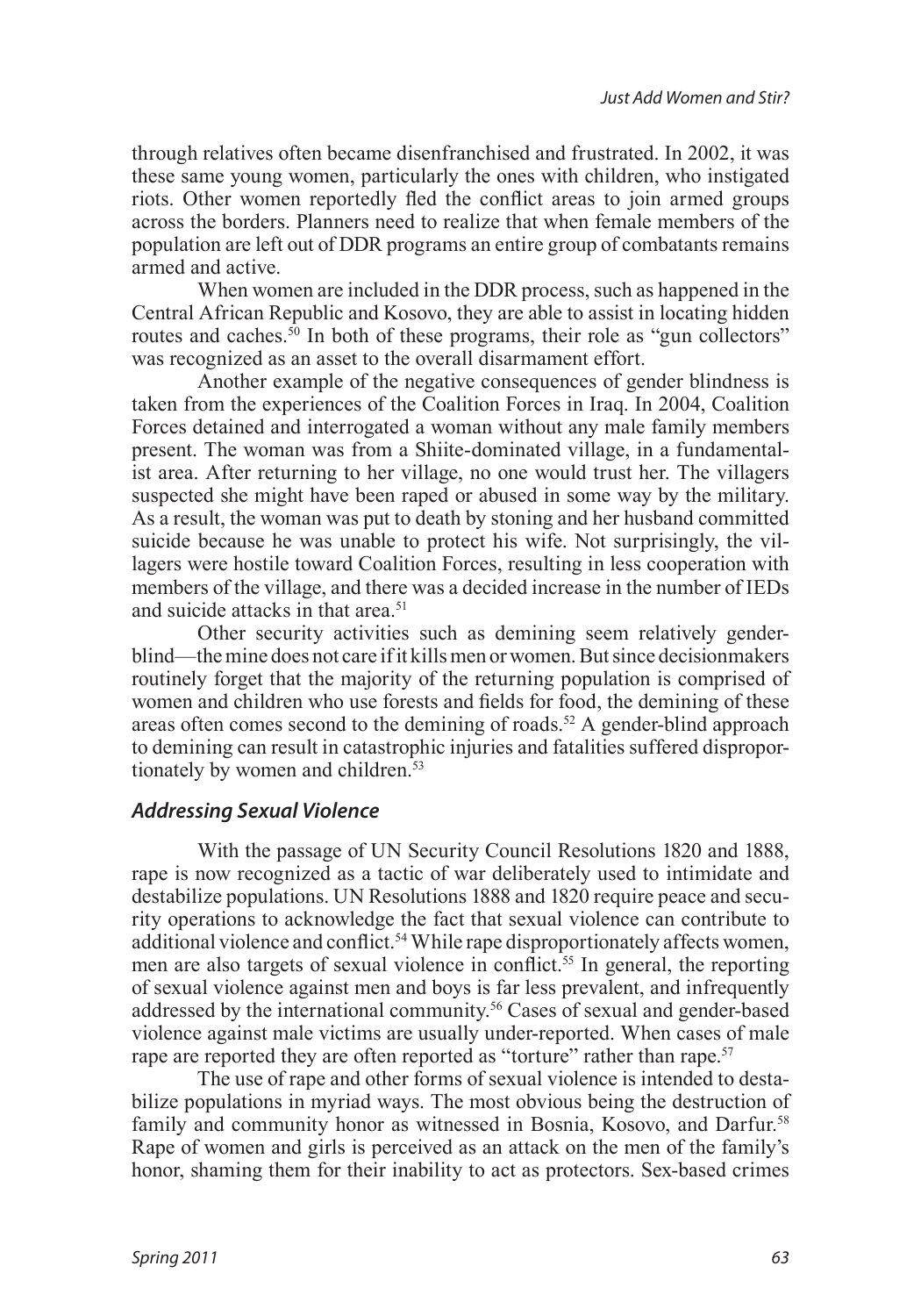<span id="page-8-0"></span>transmit HIV-AIDS, which further weakens the surviving population, and carries a social stigma.<sup>59</sup> Female members of society who conceive children as a result of these rapes are further stigmatized and rejected by their partners and communities for having had "sex" outside of marriage, creating a new generation of destitute and impoverished people.<sup>60</sup>

<span id="page-8-2"></span><span id="page-8-1"></span>Rape and sexual violence are also used to destabilize the economic productivity of communities. In the case of Darfur, Liberia, and the Democratic Republic of Congo  $(DRC)$ , <sup>61</sup> the certainty of rape while collecting firewood prevented women from continuing most of their daily activities such as cooking and preparing the fields for planting. In these regions women provide the majority of agricultural labor, tasks that are considered "women's work." The threat of rape can disrupt the entire agricultural cycle if women are too afraid to go out and prepare the fields for planting. A recent report by International Alert highlights the economic impact of sexual violence on individuals and communities in conflict in the DRC. One informant for the study noted, "the whole population that was in the interior is now concentrated here in Kiwanja and the township of Rutshuru. They left the periphery and abandoned their fields, but in the meantime they were the ones who were feeding the townships and even the town of Goma. As a result everybody is now living from day to day.["62](#page-14-0) Sexual violence or even the threat of such acts can instigate a vicious cycle of violence and displacement, having major security consequences. The continued threat of sexual violence often delays the return of refugees and displaced persons to their communities: directly impacting mandates that require the return of refugees and IDPs[.63](#page-14-1)

<span id="page-8-5"></span><span id="page-8-4"></span><span id="page-8-3"></span>Due to the lack of a protection doctrine or standard procedures to respond to and prevent sexual violence, security actors, such as UN Peacekeepers, have developed *ad hoc* responses to address this threat. Some of these responses include: installing desks in IDP camps which are staffed with female police trained in taking sexual violence complaints; including female interpreters capable of coordinating patrols with local women; and including female peacekeepers in patrols to register incidents of sexual violence.<sup>64</sup> Other responses include consultation with local women's groups on how best to address sexual violence. The European Union Force in the Congo (EUFOR) worked with a women's organization to identify local organizations that EUFOR personnel could contact if they encountered victims of sexual violence and rape. This contact list was permanently kept in the Joint Operations Center so that it could be accessed at all times.<sup>65</sup>

<span id="page-8-8"></span><span id="page-8-7"></span><span id="page-8-6"></span>Another security issue that requires greater attention is the sexual exploitation and abuse of the local population by security forces. Sex-for-food scandals, involvement in prostitution rings, sexual exploitation and abuse of children, and other less than honorable behavior have been widely publicized in a number of peacekeeping operations.<sup>66</sup> The misconduct of peacekeeping forces, including acts of violence and incidences of human trafficking and pros-titution in Liberia, Timor Leste, and Kosovo are well documented.<sup>[67](#page-14-5)</sup> Sexual exploitation and abuse is both a misconduct issue and a security challenge.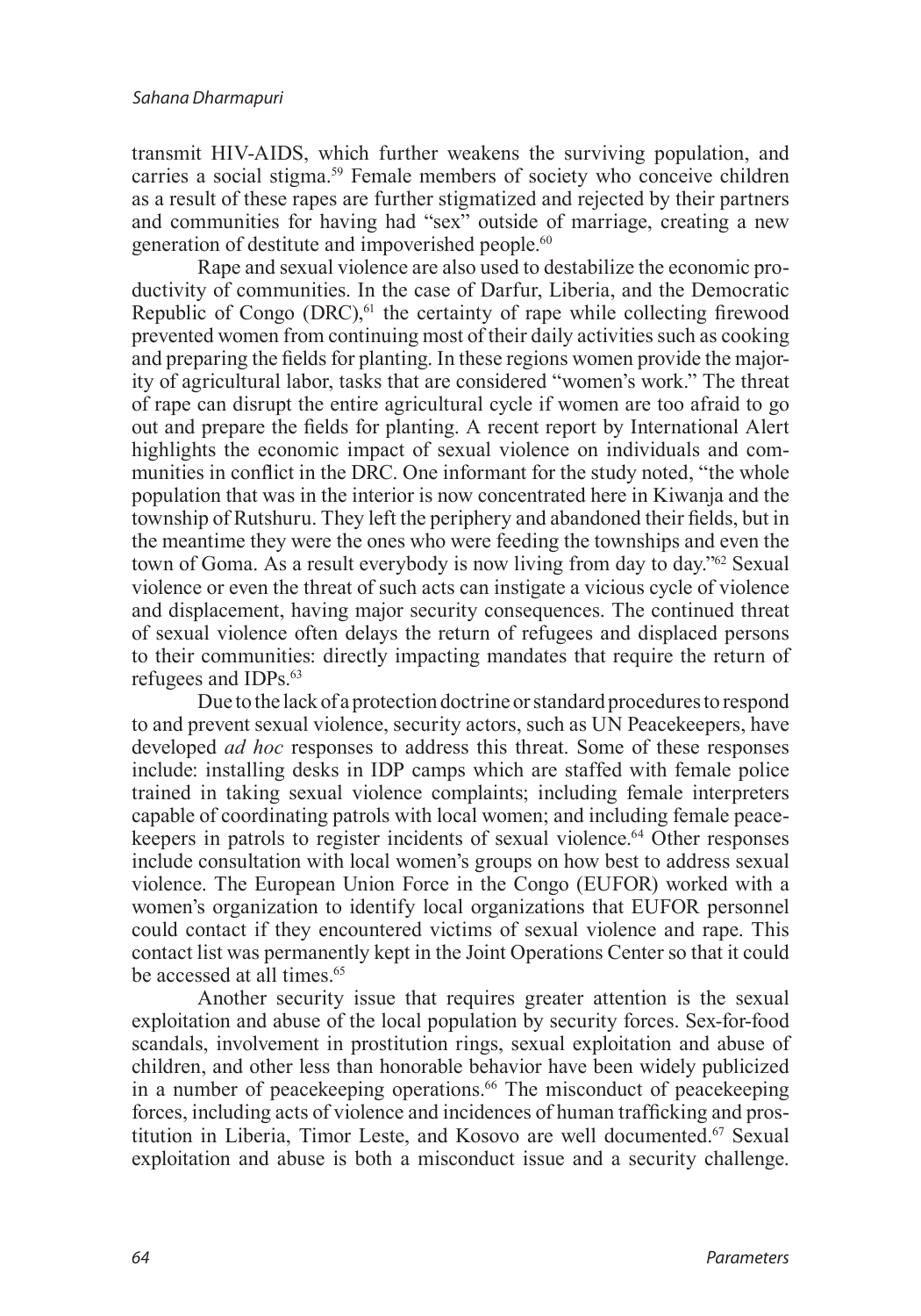<span id="page-9-0"></span>Aside from human rights violations, human trafficking and prostitution rings are highly organized activities, which often depend on various actors in posi-tions of power—including law enforcement and criminal justice officials.<sup>[68](#page-14-6)</sup> During conflict, the breakdown of law and order contributes to human trafficking and, as such, is relevant to the interests of security actors.[69](#page-14-7) The US Department of State recognizes the complicity of law enforcement officials in trafficking offenses as one of **"**10 Troubling Governmental Practices."[70](#page-14-8)

<span id="page-9-3"></span><span id="page-9-2"></span><span id="page-9-1"></span>The problem persists. In 2010, 39 cases were reported, but the UN only investigated 13 of them[.71](#page-14-9) In addition to the need for the United Nations to take a definitive stand on the issue of sexual exploitation and abuse of power by peacekeepers, there is a growing need for additional training and sensitization.

The question that policy makers and practitioners must answer with regard to sexual and gender-based violence, "Is it sufficient for peace and security operations to merely respond to sexual violence during conflict?" The unabated use of sexual violence as a tactic of warfare highlights the probability that simply responding to the problem is not enough; security actors require a clearly defined protection doctrine capable of preventing violence and creating a more secure environment. However, issues related to protection and the responsibility to protect continue to be hotly contested. Efforts by the international community to make UN Resolutions 1325, 1820, and 1888 relevant to the daily tasks involved in security operations may aid in moving this issue forward.

## *Just "Add Women and Stir"*

Peace and security missions face a plethora of challenges today. Conflict and post-conflict situations are extremely complex, often including combat operations as well as peacekeeping missions. All operations face funding constraints and the political pressures associated with their mission mandates. In today's world, the goals of gender equality and peacekeeping seem lofty and idealistic. Indeed, the tendency to "just add women and stir" combined with limited cultural sensitivity and a lack of knowledge about the roles women play in conflicts are certain to cause more harm than good.

UN Resolution 1325 urges us to move beyond basic principles to concrete action in a strategic and analytical fashion. Women and men who are well trained and understand the benefits of a gender perspective to the accomplishment of their mission can lead more successful security operations. When women are included in disarmament, demobilization, and reintegration programs, the ability to capture more arms and various weapons caches is enhanced. Gender analysis shows that when women are included in peace negotiations and decisionmaking, there are more moderate voices advancing the interests of the most marginalized groups. The inclusion of women in consultations makes it likely that more members of a society will benefit from stabilization efforts.

While there is room for debate on how to implement UN Resolution 1325 in daily operations, it is difficult to dispute the evidence from the field showing the effectiveness of the employment of a gender perspective. Additionally, the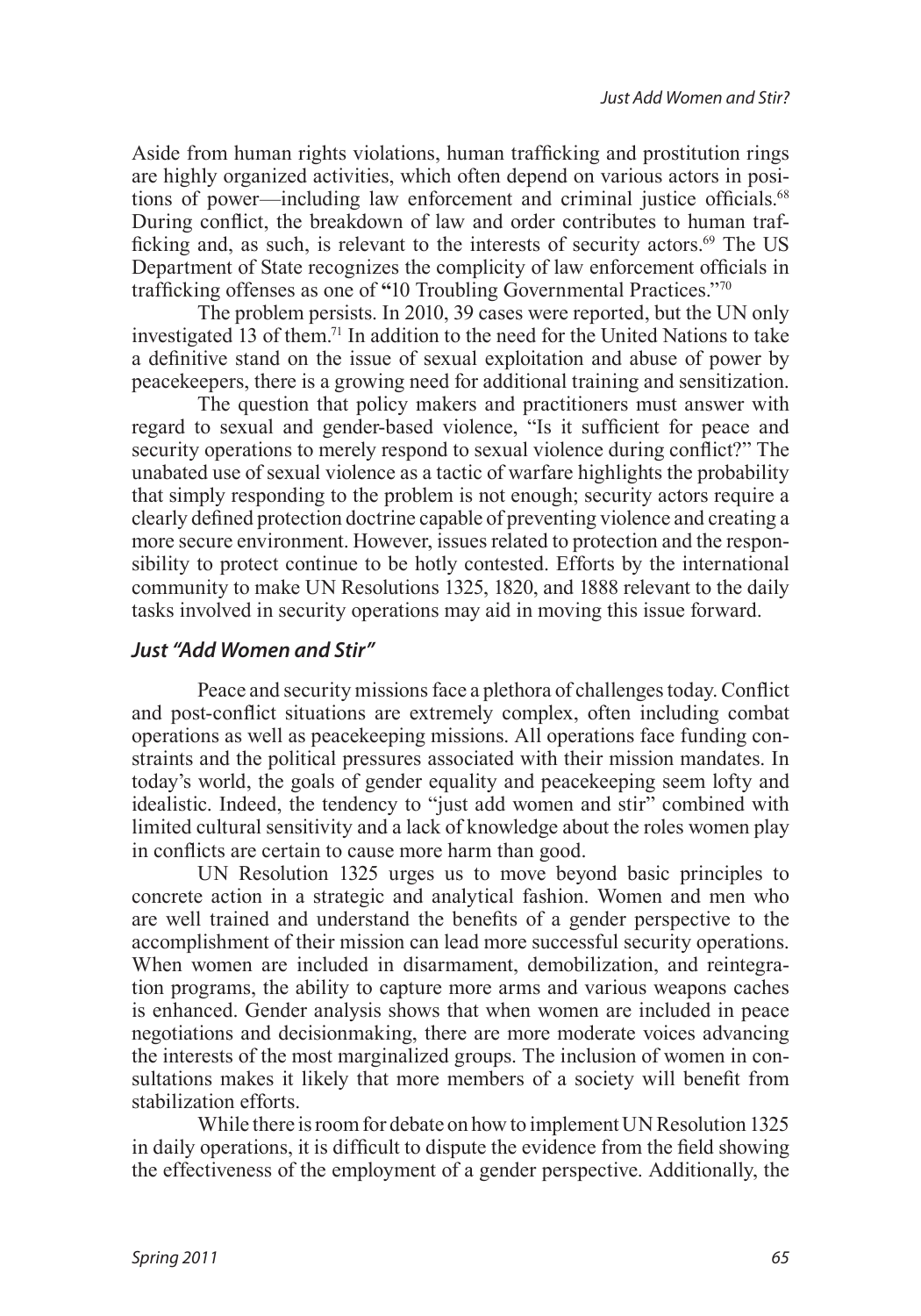instrumental role the empowerment of women plays in peace and security initiatives is key to the operational success of a variety of missions. Obviously, the inclusion of women in operations is a key factor, but to truly leverage the benefits that a gender perspective affords, planners and policy makers—both male and female—require additional training if we are going to apply a gender perspective more consistently. While the growing number of national action plans and policy directives related to UN Resolution 1325 is a positive sign, additional field research is required in an effort to further develop policies on how best to apply a gender perspective in daily operations. Ongoing monitoring and evaluations are necessary to assess the effectiveness of these activities.

There are limits to what UN Resolution 1325 can do. It cannot, for example, address the problem of unclear mandates, or the lack of a protection doctrine. But, if implemented correctly, gender equality, per UN Resolution 1325, can improve operational effectiveness to the benefit of both the military and civilians. What is required above all is a commitment to gender equality in order to move from aspiration to action.

#### **Notes**

<span id="page-10-0"></span>1. [Security Council press statement on the theme of women, peace, and security on March 8,](#page-0-0)  [2000, International Women's Day. This prepared the way for the passage of UN Resolution 1325 in](#page-0-0)  [October 2000.](#page-0-0)

<span id="page-10-1"></span>2. [Ambassador Anwarul K. Chowdhury, "Doable Fast-Track Indicators for Turning the 1325](#page-0-1)  [Promise into Reality" \(Paper presented at the United States Institute for Peace Working Group Meeting](#page-0-1)  [Implementing UN Resolution 1325, Lessons and Experiences a Decade On, Washington, DC: United](#page-0-1)  [States Institute for Peace, July 27, 2010\), http://www.usip.org/newsroom/multimedia/video-gallery/](#page-0-1) [session-ii-women-peace-and-security-fulfilling-the-vision-1325 \(accessed April 19, 2011\)](#page-0-1)

<span id="page-10-2"></span>3. [Torunn L. Tryggestad, "Trick or Treat? The UN Implementation of Security Council](#page-1-0) [Resolution 1325 on Women, Peace, and Security,"](#page-1-0) *Global Governance* 15 (4) (2009): 539-557, http:// [www.prio.no/Research-and-Publications/Publication/?oid=52131930 \(accessed April 19, 2011\)](#page-1-0) 

<span id="page-10-3"></span>4. [Charter of the United Nations, Chapter V: The Security Council, Article 25, www.un.org/](#page-1-1) [en/documents/charter/chapter5.shtml\(accessed April 19, 2011\).; Sanam Anderlini,](#page-1-1) *Women Building Peace* [\(London: Lynne Rienner Publications, 2007\), 196-197](#page-1-1) 

<span id="page-10-4"></span>5. [UN Department of Peacekeeping Operations \(DPKO\).](#page-1-2) *Gender Equality in UN Peacekeeping Operations, 2006*[. For full text of the DPKO policy on gender, see http://www.un.org/womenwatch/](#page-1-2) [feature/wps/Policy%20directive%20gender%20equality%20FINAL%202006.pdf \(accessed April](#page-1-2) [19, 2011\).](#page-1-2)

<span id="page-10-5"></span>6. [Including the gender dimension in all stages of the operational process—in the design,](#page-1-3)  [planning, implementation, monitoring and evaluation of policies and programs—is beneficial to](#page-1-3)  [achieving NATO's mission. "NATO Committee on Gender Perspectives \(NCGP\) Recommendations](#page-1-3)  [on Implementation of UNSCR 1325," http://www.nato.int/issues/women\\_nato/pdf/2010/](#page-1-3) [BrochureGender.pdf \(accessed April 19, 2011\).](#page-1-3)

<span id="page-10-6"></span>7. [Colonel N. L. Cooling, USMC, Camp Lejeune, and Captain Emily Naslund, Commanding](#page-1-4) [Officer of the FET Company operating in Afghanistan's Regional Command Southwest, e-mail in](#page-1-4)[terviews by the author, August 9, 2010.](#page-1-4) 

<span id="page-10-7"></span>8. [Paula Broadwell, "Women at War,"](#page-1-5) *The New York Times*, October 20, 2009. "[The [Memorandum\] explicitly condones the use of F.E.Ts," http://www.nytimes.com/2009/10/21/](#page-1-5) [opinion/21iht-edbroadwell \(accessed April 19, 2011\); Captain Matt Pottinger, Hali Jilani, and Claire](#page-1-5) [Russo, "Half-Hearted: Trying to Win Afghanistan Without Afghan Women,"](#page-1-5) *Small Wars Journal*,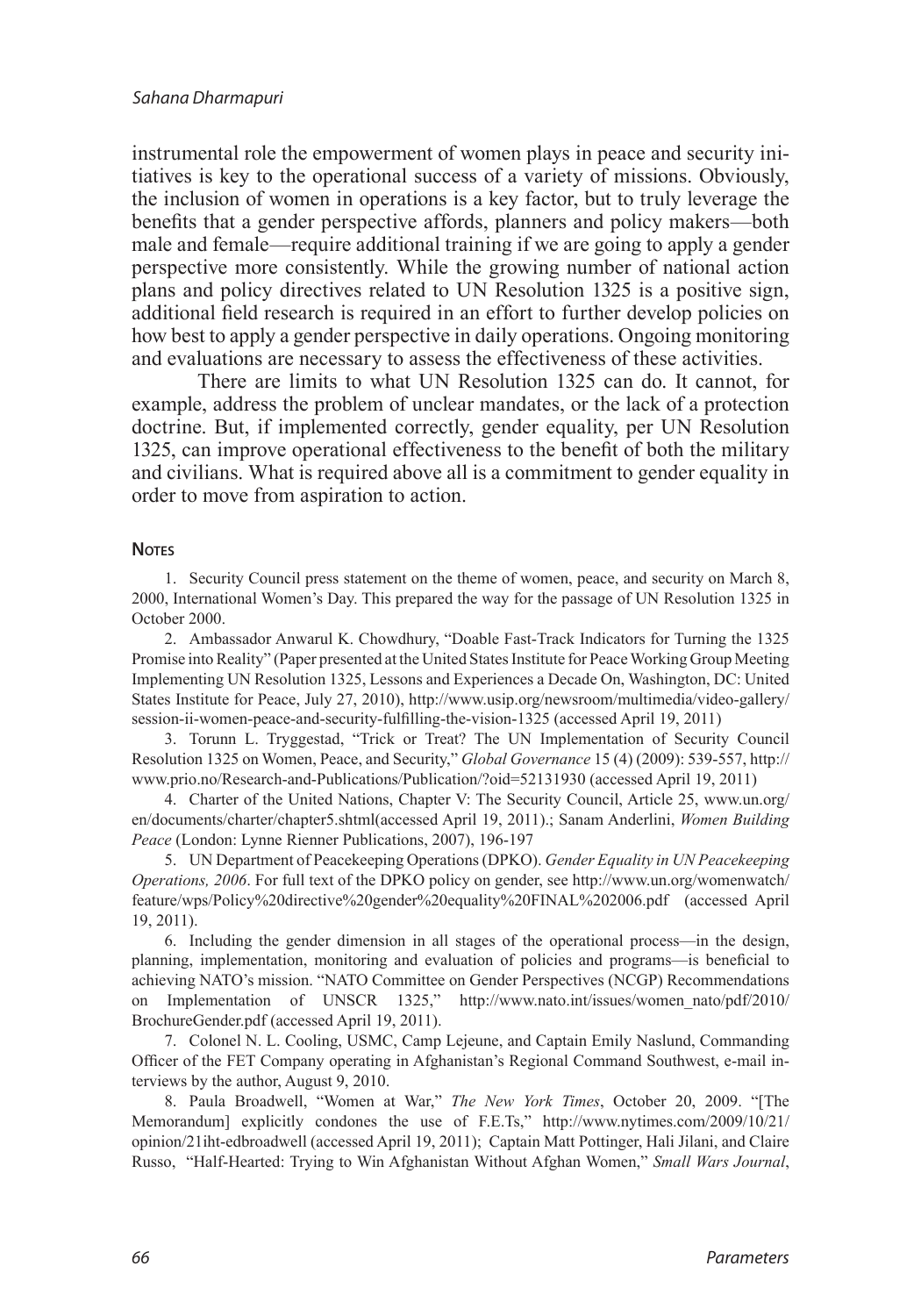[February 18, 2010, http://smallwarsjournal.com/blog/2010/02/trying-to-win-afghanistan-with \(ac](#page-1-5)[cessed April 19, 2011\).](#page-1-5) 

<span id="page-11-0"></span>9. [The indicators are contained in the report of the Secretary-General S/2010/173 dated April](#page-1-6) [6, 2010, http://www.un.org/ga/search/view\\_doc.asp?symbol=S/2010/173 \(accessed April 19, 2011\)](#page-1-6) 

<span id="page-11-1"></span>10. [United Nations Development Fund for Women \(UNIFEM\) 1325 Highlights Fact Sheet 2010,](#page-1-7)  [http://www.unifem.org/afghanistan/media/pubs/factsheet/10/index.html \(accessed April 19, 2011\)](#page-1-7)

11. United Nations, *[Women Count for Peace: The 2010 Open Days on Women, Peace, and](#page-1-8) Security* [\(New York: United Nations, 2010\), 8.](#page-1-8)

<span id="page-11-4"></span><span id="page-11-3"></span><span id="page-11-2"></span>12. [Ibid.](#page-1-9)

13. [Countries with existing National Action Plans include: Austria, Belgium, Bosnia-](#page-2-0)[Herzegovina, Canada, Chile, Cote D'Ivoire, Denmark, The Netherlands, Estonia, Finland, France,](#page-2-0) [Iceland, Liberia, Nepal, Norway, the Philippines, Portugal, Rwanda, Sierra Leone, Spain, Sweden,](#page-2-0) [Switzerland, Uganda, and the United Kingdom. For current information on countries that are draft](#page-2-0)[ing new National Action Plans to implement UN Resolution 1325, see http://www.peacewomen.org/](#page-2-0) [pages/about-1325/national-action-plans-naps \(accessed April 19, 2011\).](#page-2-0)

<span id="page-11-5"></span>14. United Nations, *[Background Note: United Nations Peacekeeping](#page-2-1)* (New York: United [Nations, 2011\), 5, http://www.un.org/en/peacekeeping/documents/backgroundnote.pdf \(accessed](#page-2-1) [April 19, 2011\).](#page-2-1)

15. [United Nations, Office of the Special Advisor on Gender Issues and Advancement of Women,](#page-2-2) *[Gender Mainstreaming: Strategy for Promoting Gender Equality](#page-2-2)* (New York: United Nations, 2001), [http://www.un.org/womenwatch/osagi/pdf/factsheet1.pdf \(accessed April 19, 2011\).](#page-2-2)

<span id="page-11-8"></span><span id="page-11-7"></span><span id="page-11-6"></span>16. [Ibid.](#page-2-3)

17. [United Nations, Lessons Learned Unit, Department of Peacekeeping Operations,](#page-3-0) *Maintaining [a Gender Perspective in Multidimensional Peace Operations](#page-3-0)* (New York: United Nations, 2000) http://openlibrary.org/books/OL3632351M/Mainstreaming a gender perspective in multidimensional peace operations (accessed April 19, 2011); Louise Olson, *Gender Equality and United Nations Peace Operations in Timor Leste* [\(International Peacekeeping\) \(New York: Brill, 2009\); Judy](#page-3-0)  Batt and Johanna Valenius, *[Gender Mainstreaming: Implementing UNSCR 1325 in ESDP Missions](#page-3-0)* [\(EU Institute for Security Studies, 3 July 2006\); Cheryl Bernard et al.,](#page-3-0) *Women and Nation-Building* [\(Santa Monica, CA: Rand Center for Middle East Public Policy, 2008\); Solhjell Randi,](#page-3-0) *Gender Dynamics in Peace Operations* [\(MONUC\) \(Norwegian Institute of International Affairs, 2011\),](#page-3-0)  [http://english.nupi.no/Activities/Programmes2/Training-for-Peace/Prosjekter/Gender-Dynamics-in-](#page-3-0)[Peace-Operations-MONUC \(accessed April 19, 2011\).](#page-3-0)

<span id="page-11-9"></span>18. [United Nations, Office of the United Nations High Commissioner for Human Rights, Special](#page-3-1) [Rapporteur on the Human Rights of Internally Displaced Persons Questions and Answers About](#page-3-1) [IDPs, http://www2.ohchr.orhttp://www2.ohchr.org/english/issues/idp/issues.htm \(accessed April](#page-3-1) [19, 2011\); UN Women, Post-Conflict & Humanitarian Planning \(United Nations Entity for Gender](#page-3-1) Equality and the Empowerment of Women), http://www.unifem.org/gender\_issues/women\_war [peace/post\\_conflict\\_humanitarian\\_planning.php.](#page-3-1)

<span id="page-11-10"></span>19. [Dale Buscher and Carolyn Makinson, "Protection of IDP women, children and youth,"](#page-3-2) [\(FMR/Brookings-Bern Special Issue, Women's Refugee Commission 15, n.d.\), http://womensrefu](#page-3-2)[geecommission.org/docs/fmr\\_protection.pdf \(accessed April 19, 2011\).](#page-3-2)

<span id="page-11-11"></span>20. Elizabeth Powley, *[Strengthening Governance: The Role of Women in Rwanda's Transition](#page-3-3)* [\(Washington, DC: Hunt Alternatives Fund, 2004\), 5.](#page-3-3)

<span id="page-11-12"></span>21. Barker, Gary, *[Men Masculinities and Conflict: What does the research tell us?](#page-3-4)* (Rio de [Janeiro, Brazil: Instituto Promundo, n.d.\), \(http://www.hks.harvard.edu/cchrp/initiatives/hr\\_lab/](#page-3-4) [GenderAndSecurity/Slides\\_Barker\\_MenMasculinites\\_20110228.pdf \(accessed April 19, 2011\).](#page-3-4)

<span id="page-11-13"></span>22. [Civil-Military Co-operation Centre of Excellence \(CCOE\),](#page-3-5) *Gender Makes Sense: A Way to Improve Your Mission* [\(The Netherlands: CCOE, NATO, 2008\), 10.](#page-3-5)

<span id="page-11-14"></span>23. Louise Olsson and Johan Tejpar (eds) et al., *[Operational Effectiveness and UN Resolution](#page-3-6) [1325—Practices and Lessons Learned from Afghanistan](#page-3-6)*. (Stockholm: Swedish Defence Research [Agency, 2009\) 117, http://www2.foi.se/rapp/foir2760.pdf \(accessed April 19, 2011\).](#page-3-6)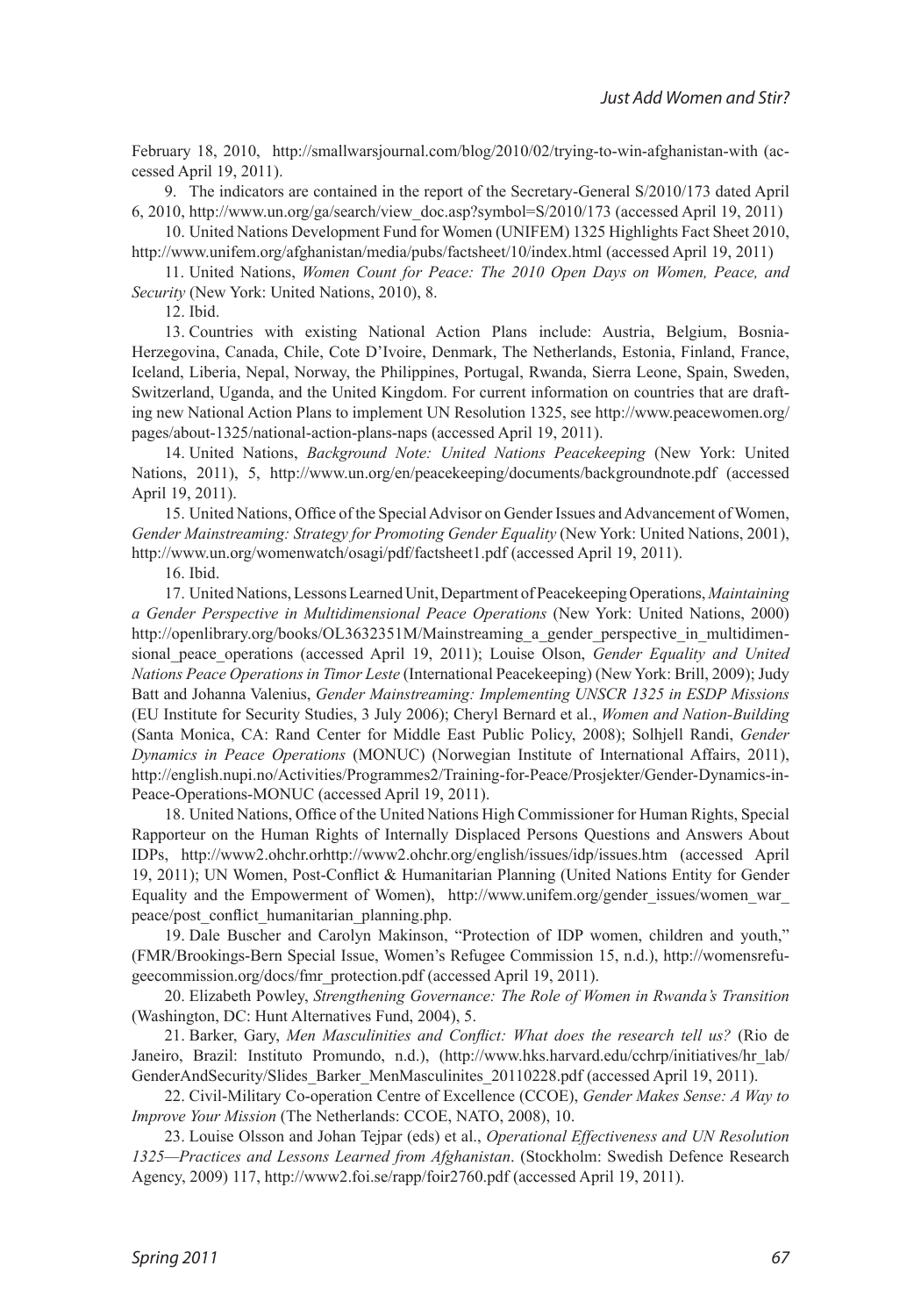<span id="page-12-1"></span><span id="page-12-0"></span>24. Batt and Valenius, *[Gender Mainstreaming](#page-3-7)*, 11.

25. [Regional Command Southwest Press Room,](#page-4-0) *Female Engagement Team* (USMC), http:// [regionalcommandsouthwest.wordpress.com/about/female-engagement-team-usmc/ \(accessed April](#page-4-0) [19, 2011\).](#page-4-0)

<span id="page-12-4"></span><span id="page-12-3"></span><span id="page-12-2"></span>26. [Captain Emily Naslund, e-mail interview by author, August 9, 2010.](#page-4-1) 

27. [Brenda Opperman \(Stability Operations and Development Advisor \(SODA\) for Regional](#page-4-2) [Command-South \(RC-S\), ISAF, Afghanistan\), e-mail correspondence with author, April 17, 2011.](#page-4-2)

28. [Captain Emily Naslund, e-mail interview by author, "General Background: An Augment](#page-4-3)  [Female Engagement Team Program was created under Colonel Yarnell," August 9, 2010.](#page-4-3)

<span id="page-12-5"></span>29. [Captain Emily Naslund, e-mail interviews August 9, 2010, February 3, 2011, and an in](#page-4-4)[person interview, November 29, 2010, Norfolk, VA.](#page-4-4)

<span id="page-12-6"></span>30. [Brenda Opperman \(Stability Operations and Development Advisor \(SODA\) for Regional](#page-4-5) [Command-South \(RC-S\), ISAF, Afghanistan\), e-mail correspondence with author, April 19, 2011.](#page-4-5) 

<span id="page-12-7"></span>31. [Brenda Opperman \(Stability Operations and Development Advisor \(SODA\) for Regional](#page-4-6) [Command-South \(RC-S\), ISAF, Afghanistan\), telephone interview by author, April 1, 2011.](#page-4-6)

<span id="page-12-8"></span>32. [United States Agency for International Development, "U.S. Moves to Fulfill UN Resolution](#page-4-7)  on Women, Peace and Security," *USAID Press Release*[, March 8, 2011, http://www.peacewomen.org/](#page-4-7) [news\\_article.php?id=3219&type=news \(accessed April 19, 2011\).](#page-4-7)

<span id="page-12-9"></span>33. [Donna Bridges and Debbie Horsfall, "Increasing Operational Effectiveness in UN](#page-4-8)  [Peacekeeping: Toward a Gender-Balanced Force," Armed Forces & Society 36 \(May 29, 2009\):](#page-4-8) [122,125, http://afs.sagepub.com/content/36/1/120.full.pdf \(accessed April 19, 2011\).](#page-4-8)

<span id="page-12-10"></span>34. United Nations, *[Gender Sensitive Police Reform in Post-Conflict Societies](#page-4-9)* (New York: [UNIFEM, 2010\), 2; International Herald Tribune, "India's toughest women gear up for UN de](#page-4-9)[ployment to violence-torn Liberia," Friday September 8, 2006. http://www.huntalternatives.org/](#page-4-9) download/234\_9\_8\_06\_india\_s\_toughest\_women\_gear\_up\_for\_u\_n\_deployment\_to\_violence torn liberia .pdf (accessed April 19, 2011).

<span id="page-12-11"></span>35. [Lea Angela Biason \(Associate Gender Expert, UN Police Division, Strategic Policy and](#page-5-0)  [Development Section \(SPDS\) Office of the Rule of Law and Security Institutions, Department of](#page-5-0)  [Peacekeeping Operations\), "Engaging Women in Security, Defense, and Peacekeeping in Southeastern](#page-5-0) [Europe," presentation, Naval Post Graduate School Working Group Meeting, Washington, DC, June](#page-5-0)  [24, 2010; Sanjoy Majumder, "Indian Women to Keep Liberia Peace," BBC News, September 8, 2006,](#page-5-0)  [http://news.bbc.co.uk/2/hi/south\\_asia/5323140.stm \(accessed April 19, 2011\).](#page-5-0)

<span id="page-12-12"></span>36. [Dyan Mazurana and Eugenia Piza Lopez,](#page-5-1) *Gender Mainstreaming in Peace Support [Operations: Moving Beyond Rhetoric to Practice](#page-5-1)* (International Alert: July 2002), 27. http://www. timor-leste.org/gender/Gender Mainstream PSOs International Alert.pdf (accessed April 19, [2011\).](#page-5-1)

<span id="page-12-14"></span><span id="page-12-13"></span>37. Cheryl Bernard et al., *[Women and National Building](#page-5-2)*, 55.

38. [Karen Hostens, "The Temporary International Presence in Hebron: A Civilian International](#page-5-3) Observer Mission," in *[Gender Aspects of Conflict Interventions: Intended and Unintended](#page-5-3)  [Consequences, Case Studies on the United Nations Mission in Eritrea/Ethiopia \(UNMEE\), the NATO](#page-5-3) [Stabilization Force in Bosnia and Herzegovina \(SFOR\) and the Temporary International Presence](#page-5-3) [in Hebron \(TIPH\), Final Report to the Norwegian Ministry of Foreign Affairs](#page-5-3)*, ed. Louise Ollson et [al. \(](#page-5-3)Oslo: 2004), 47.

<span id="page-12-17"></span><span id="page-12-16"></span><span id="page-12-15"></span>39. Batt and Valenius, *[Gender Mainstreaming](#page-5-4)*, 8, 9.

40. [Bridges and Horsfall, "Increasing Operational Effectiveness," 125; Lessons Learned Unit,](#page-5-5) [Department of Peacekeeping Operations, Maintaining a Gender Perspective.](#page-5-5) 

41. Louise Olsson and Johan Tejpar et al. (eds), *[Operational Effectiveness and UN Resolution](#page-5-6) 1325*[, 117.](#page-5-6) 

<span id="page-12-18"></span>42. [Captain Emily Naslund, interview by author, November 29, 2010 and December 12, 2010,](#page-5-7) [Norfolk, VA.](#page-5-7)

<span id="page-12-19"></span>43. Louise Olsson and Johan Tejpar et al. (eds), *[Operational Effectiveness and UN Resolution](#page-6-0) 1325*[, 127.](#page-6-0)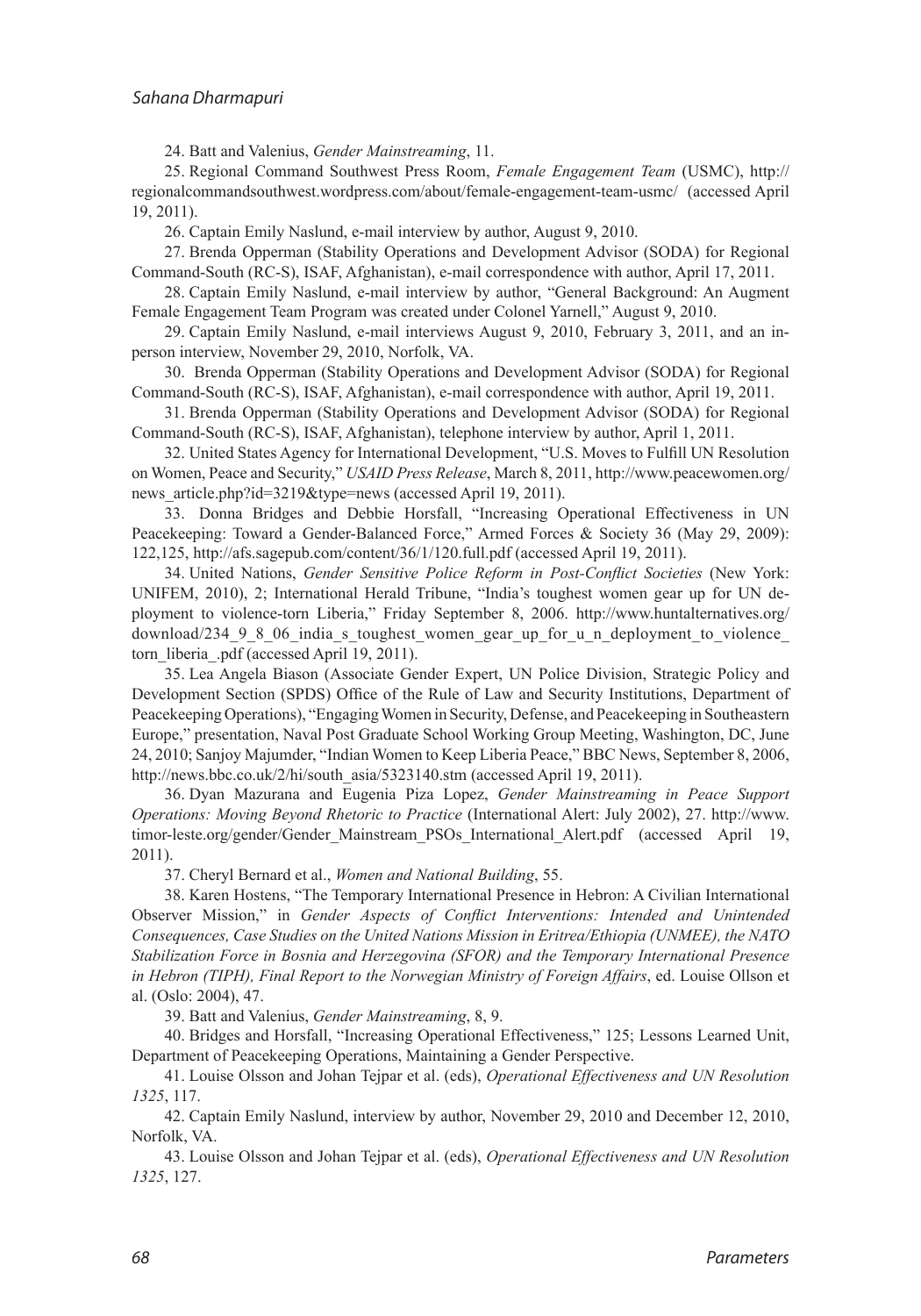<span id="page-13-0"></span>44. Louise Olsson, *[Equal Peace? Consequences of Peace Operations for Local Gender](#page-6-1)  Relations*[, page 3 quoting Hudson \(2005: 157\) and Waylen \(1994\), http://www.allacademic.com//](#page-6-1) [meta/p\\_mla\\_apa\\_research\\_citation/0/9/8/0/9/pages98098/p98098-4.php \(accessed April 19, 2011\).](#page-6-1)

<span id="page-13-1"></span>45. [Lessons Learned Unit, Department of Peacekeeping Operations, Maintaining a Gender](#page-6-2)  [Perspective; Bridges and Horsfall, "Increasing Operational Effectiveness," 122.](#page-6-2) 

<span id="page-13-2"></span>46. [Tsjeard Bouta, Georg Frerks, and Ian Bannon,](#page-6-3) *Gender, Conflict, and Development*, [\(Washington, DC: The World Bank, 2005\), 11.](#page-6-3) 

<span id="page-13-3"></span>47. [Natalie De Watteville, "Addressing Gender Issues in Demobilization and Reintegration](#page-6-4) Programs," *Africa Region Working Paper Series* [\(Washington, DC: The World Bank, May 2002\).](#page-6-4)

<span id="page-13-4"></span>48. Dyan Mazurana and Khristopher Carlson, *[From Combat to Community: Women and Girls](#page-6-5)  of Sierra Leone* [\(Washington, DC: Women Waging Peace Policy Commission Report, January 2004\),](#page-6-5) [2, http://www.huntalternatives.org/download/1791\\_sierra\\_leone\\_exec\\_summ\\_feb04.pdf \(accessed](#page-6-5) [April 19, 2011\).](#page-6-5)

<span id="page-13-6"></span><span id="page-13-5"></span>49. [Ibid.](#page-6-6)

50. [Sanam Anderlini and Camille Pampel Conaway, "Security Sector Reform,"](#page-7-0) *Inclusive [Security, Sustainable Peace: A Toolkit for Advocacy and Action](#page-7-0)* (Washington, DC: International Alert [and The Initiative for Inclusive Security, 2007\), 21.](#page-7-0)

<span id="page-13-8"></span><span id="page-13-7"></span>51. [Civil-Military Co-operation Centre of Excellence \(CCOE\),](#page-7-1) *Gender Makes Sense*, 22.

52. [Marcia E. Greenberg and Elaine Zuckerman, "The Gender Dimensions of Post-](#page-7-2)[Conflict Reconstruction: The Challenges of Development Aid," in](#page-7-2) *Making Peace Work: The [Challenges of Social and Economic Reconstruction](#page-7-2)*, eds. Tony Addison and Tilman Brück (New [York: Palgrave MacMillan, UNU-WIDER, 2009\), 6-20. http://www.genderaction.org/images/](#page-7-2) [GenderDimensionsPCR\\_2009.pdf](#page-7-2) 

<span id="page-13-9"></span>53. [Organisation for Economic Co-operation and Development \(OECD\), "Conflict, Peace](#page-7-3)[building Disarmament, Security: g\) Gender Perspectives on Landmines," \(prepared by the United](#page-7-3)  [Nations Department for Disarmament Affairs, New York, March 2001\), http://www.oecd.org/datao](#page-7-3)[ecd/3/28/1896552.pdf \(accessed April 19, 2011\).](#page-7-3)

<span id="page-13-10"></span>54. [A comprehensive examination of the issues related to sexual and gender-based violence in](#page-7-4) [conflict and post-conflict zones is beyond the scope of this paper. However, a brief discussion of a few](#page-7-4) [salient points regarding the different experiences of men and women, boys and girls, with regard to](#page-7-4) [sexual and gender-based violence in conflict and post-conflict is necessary to highlight key security](#page-7-4)  [issues.](#page-7-4)

<span id="page-13-11"></span>55. [United Nations Development Fund for Women \(UNIFEM\),](#page-7-5) *Addressing Conflict-Related [Sexual Violence: An Analytical Inventory of Peacekeeping Practice To Respond to Sexual Violence](#page-7-5)* [\(New York: United Nations, 2010\), 15, http://www.unifem.org/attachments/products/Analytical\\_](#page-7-5) Inventory of Peacekeeping Practice online.pdf (accessed April 19, 2011).

<span id="page-13-12"></span>56. Jeanne Ward, *[If Not Now, When? Addressing Gender-Based Violence in Refugee, Internally](#page-7-6) [Displaced and Post-Conflict Settings: A Global Overview](#page-7-6)*, (Reproductive Health Response in Conflict [\(RHRC\), 2007\), http://www.rhrc.org/resources/gbv/ifnotnow.html \(accessed April 19, 2011\).](#page-7-6)

<span id="page-13-13"></span>57. Johanna Valenius, *[Chaillot, Paper no 101, Gender Mainstreaming in ESDP Missions](#page-7-7)* (Paris: [EU Institute for Security Studies, May 2007\), 25, http://www.eulex-kosovo.eu/training/hrgi/docs/](#page-7-7) Gender Mainstreaming in ESDP missions Chaillot Paper 101 J Valenius.pdf (accessed April 19, 2011); Sanam Anderlini, *Women Building Peace*[: What They Do, Why It Matters \(London: Lynne](#page-7-7) [Rienner, 2007\), 162.](#page-7-7) 

<span id="page-13-14"></span>58. [Sanam Anderlini, Women Building Peace, 30.](#page-7-8)

<span id="page-13-17"></span><span id="page-13-16"></span><span id="page-13-15"></span>59. Bannon, Frerks, and Bouta, *[Gender, Conflict, and Development](#page-8-0)*, 37.

60. [Jocelyn Kelly, "Sexual and Gender-Based Violence as a Security Issue—Societal, Economic,](#page-8-1) [and Political Effects of SGBV in the Democratic Republic of Congo," \(a Harvard Humanitarian](#page-8-1)  [Initiative presentation at the Carr Center for Human Rights, March 21, 2011\).](#page-8-1)

61. [Marion Pratt and Leah Werchick, "Sexual Terrorism, Rape as Weapon of War in Eastern](#page-8-2) [Democratic Congo: An Assessment of Programmatic Responses to Sexual Violence in North Kivu,](#page-8-2)  [South Kivu, Maniema, and Orientale Provinces" \(Washington, DC: United States Agency for](#page-8-2)